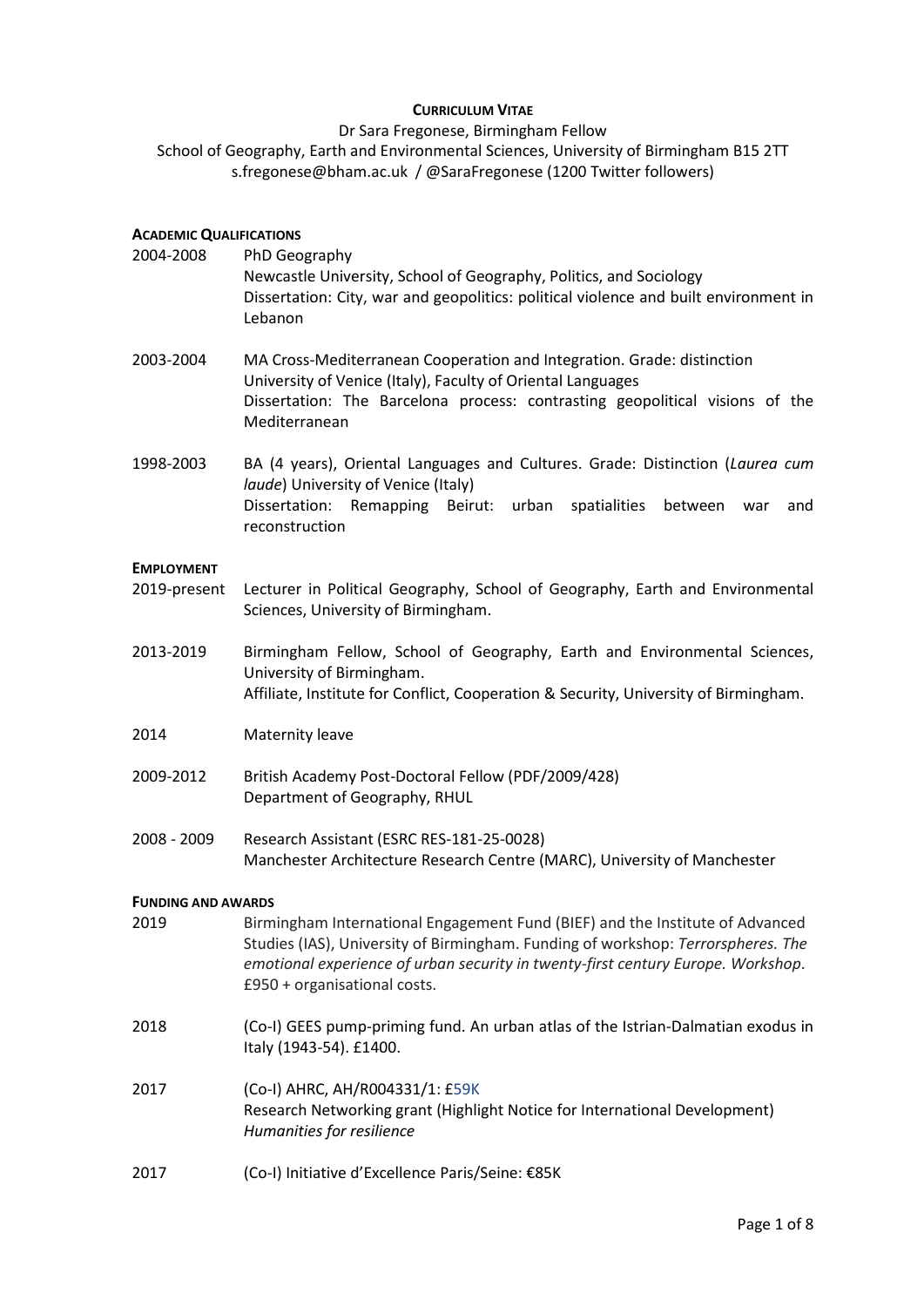|                    | Vivre en ville avec la terreur : quels effets du terrorisme diffus sur les ambiances<br>urbaines?                                                                                                           |
|--------------------|-------------------------------------------------------------------------------------------------------------------------------------------------------------------------------------------------------------|
| 2016               | <b>CBRL Pilot Study Award: £5425</b><br>How a sectarian territory was made: mapping the Dual Qaimagamiyya of Mount<br>Lebanon (1842-1860)                                                                   |
| 2016               | Gees pump-priming fund: £4513.56 Violent emergencies and the urban<br>geopolitics of affect. Exploring the emotional mechanisms of urban lockdown in<br>Paris and Brussels.                                 |
| 2013               | University of Birmingham, Institute of Advanced Studies (IAS) workshop: £1000<br>Responding to Uprising. Between resilience and resistance                                                                  |
| 2011-2012          | British Academy Small Research Grant (SG102042): £7,301<br>Views from the Holiday Inn. War, urban landscape, and memory in Beirut                                                                           |
| 2009-2012          | British Academy Post-Doctoral Fellowship (PDF/2009/428): £ 258,315<br>Geographical Perspectives on War and Cities: the case of Beirut                                                                       |
| 2004-2007          | Newcastle University PhD Scholarship<br>City, war and geopolitics: the relations between militia political violence and the<br>built environment in the early phases of the Lebanese civil war (1975-1976). |
| <b>LANGUAGES</b>   |                                                                                                                                                                                                             |
| Italian            | native                                                                                                                                                                                                      |
| English            | fluent                                                                                                                                                                                                      |
| French             | advanced working knowledge                                                                                                                                                                                  |
| والمشاهدة والمراكب | والمتحال والمستحل والمستقيل والمستحدث المتستحدث والمتس                                                                                                                                                      |

| French  | advanced working knowledge |
|---------|----------------------------|
| Spanish | advanced working knowledge |
| Arabic  | good working knowledge     |
| German  | basic working knowledge    |

#### **PUBLICATIONS**

#### **Monographs**

- **FREGONESE, S**. (In press, September 2019) *War and the city: Urban geopolitics in Lebanon*. London:Bloomsbury (IB Tauris inprint).
- Brand, R. and **FREGONESE, S.** (2013) The radical's city. Urban environment, polarisation, cohesion. London: Ashgate.

### **Refereed journal articles**

- **FREGONESE, S.** and Laketa, S. (Revise and Resubmit) Terrorism, urban space and affective atmospheres in Paris and Brussels. *International Journal of Urban and Regional Research*
- **FREGONESE, S.** (2017) Affective atmospheres, urban geopolitics and conflict (de) escalation in Beirut *Political Geography* 61: 1-10.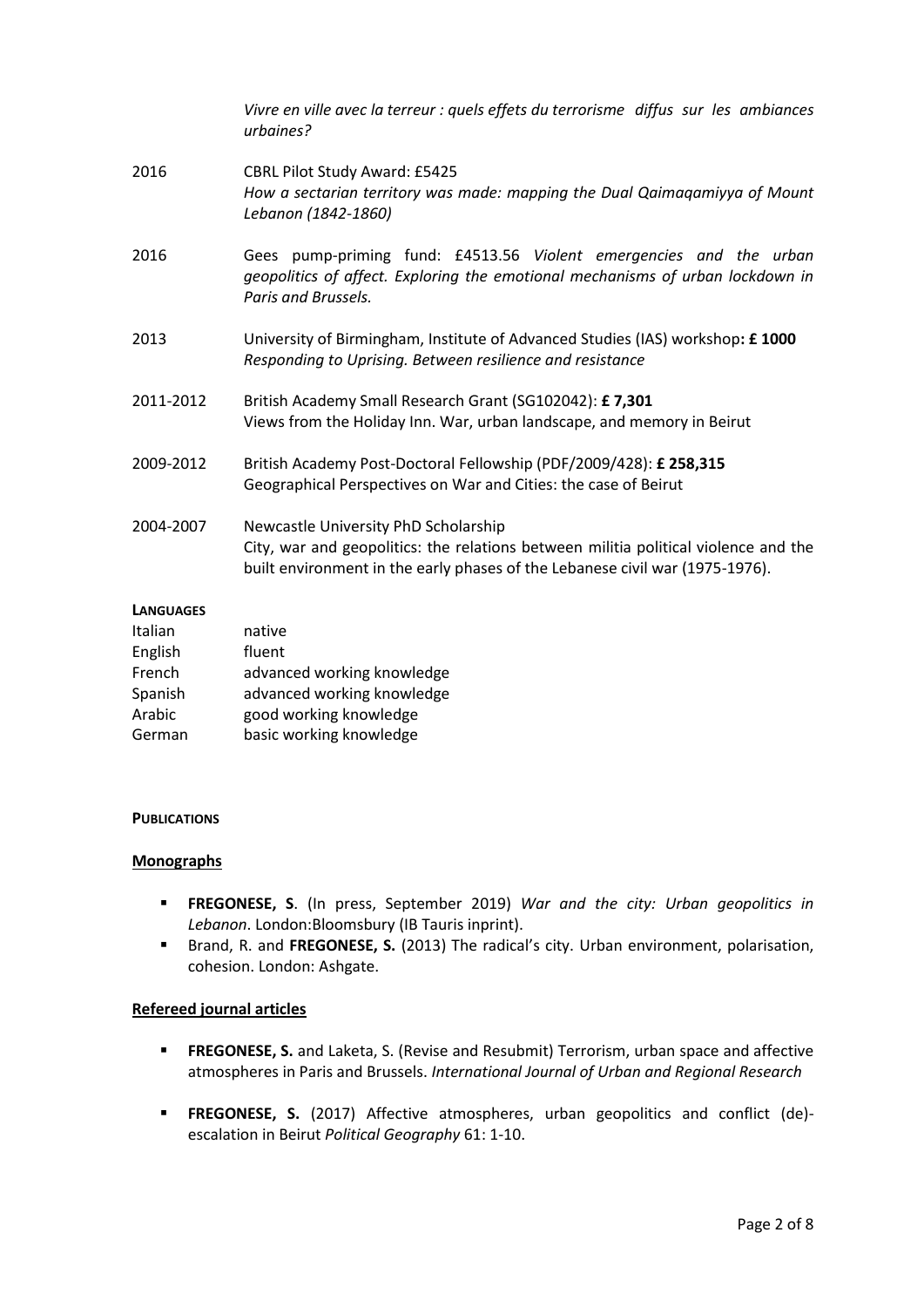- RAMADAN, A. AND **FREGONESE, S.** (2017) HYBRID SOVEREIGNTY AND THE STATE OF EXCEPTION IN THE PALESTINIAN REFUGEE CAMPS IN LEBANON *ANNALS OF THE AMERICAN ASSOCIATION OF GEOGRAPHERS* 107 (4): 949-963.
- **FREGONESE, S.** and Ramadan, A. (2015) "Hotel Geopolitics. A research agenda" *Geopolitics* 20 (4): 793-813.
- **FREGONESE, S.** (2012) "Between a refuge and a battleground: Beirut's discrepant cosmopolitanisms" The Geographical Review 102(3): 316-366
- **FREGONESE, S.** (2012) "Beyond the 'weak state': hybrid sovereignties in Beirut" Environment and Planning D: Society and Space 30(4): 655-674.
- **FREGONESE, S.** (2012) "Urban geopolitics, 8 years on. Accounting for hybridity, the everyday, and peace". Geography Compass 6 (5):290-303.
- **FREGONESE, S.** (2009) "The urbicide of Beirut? Geopolitics and the built environment in the Lebanese civil war", Political Geography 28 (5): 309-318.
- **FREGONESE, S.** and Brand, R. (2009) "Polarisation as socio-technical phenomenon. A bibliographical review", Journal of Urban Technology 16(2-3): 9-34.

## **Book chapters**

- **FREGONESE, S.** (In press, 2019) "'A demarcation in the hearts': frontier urbanism and Beirut's May 2008 clashes". In Yacobi, H. and Nsasra, M., eds. *Routledge Handbook on Middle Eastern Cities*.
- **FREGONESE, S.** (2017) Foreword, in Rokem, J. and Boano, C. eds. *Urban Geopolitics. Rethinking planning in contested cities*. Routledge
- **FREGONESE, S.** (2015) "Everyday political geographies", in Agnew, Mamadouh, Secor, Sharp (eds.) *The Wiley-Blackwell Companion to Political Geography*
- **FREGONESE, S.** (2005) "'Il Libano è tornato.' Guerra, ricostruzione e spettacolo nel nuovo centro di Beirut". In Minca, C. (ed.) Lo spettacolo della città, Padua: Cedam.
- **FREGONESE, S.** and Minca C. (2004) "Rêve(il) de la ville: geografie della ricostruzione a Beirut", in Minca, C. (ed.) Orizzonte Mediterraneo, Padua: Cedam.

## **Short commentaries, reports and reviews**

- **FREGONESE, S.**, 2019. "How a Sectarian Territory Was Made: (Re) Mapping the Dual Kaimakamate of Mount Lebanon (1842–1860)." *Bulletin for the Council for British Research in the Levant* 12 (1): 60–61.
- **FREGONESE, S.**, 2018. "Holidays in the danger zone. Entanglements of war and tourism". Journal of Tourism History 1–3.
- **FREGONESE, S.** (2017) "English: lingua franca or disenfranchising?". *Fennia - International Journal of Geography*, *195*(2), 194-196.
- Rokem, J., **FREGONESE,S.,** Ramadan, A., Pascucci, E. Rosen, G. Charney, I. Paasche,T.F. and Sidaway, J.D. (2017), Interventions in Urban Geopolitics. *Political Geography* 61: 253-262.
- **FREGONESE, S.** (2017) "English: lingua franca or disenfranchising?". *Fennia - International Journal of Geography*, *195*(2), 194-196.
- **FREGONESE, S.** (2013) Waiting for the spillover. Why reinforcing borders and strengthening sovereignty won't keep Lebanon out of conflict. Environment and Planning D*: Society and Space open site.*
- **FREGONESE, S.** (2013) Mediterranean geographies of protest. European Urban and Regional Studies 20 (1) Introduction to guest edited special issue
- **FREGONESE, S.** (2012) "Kousis, M., Selwyn, T. and Clark, D. (eds.) Contested Mediterranean spaces. Ethnographic essays in honour of Charles Tilly" *Environment and Planning D: Society and Space.* Book review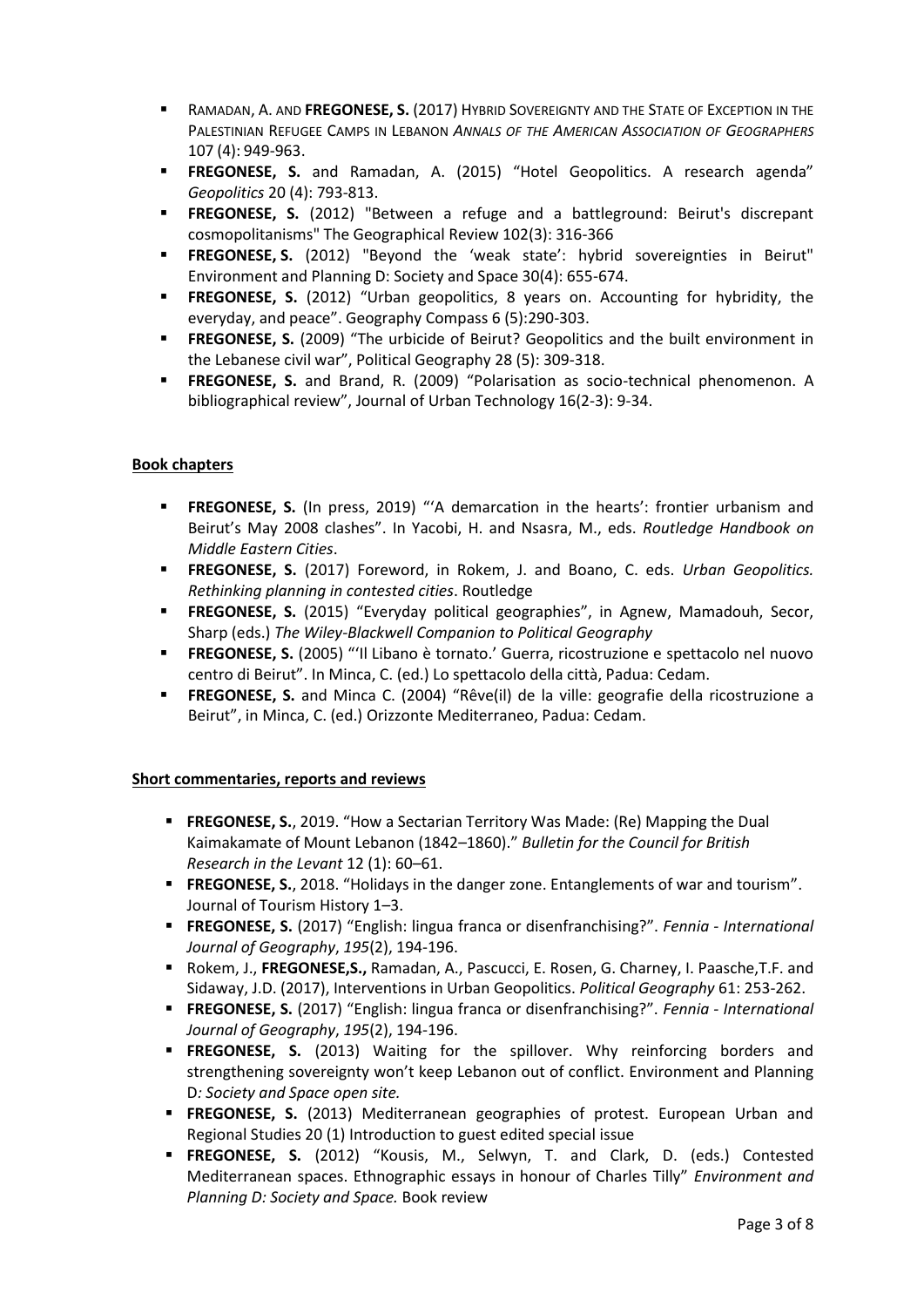- **FREGONESE, S.** (2010) "Coward M. 'Urbicide: The Politics of Urban Destruction'" Global Discourse, 1(II): 2-4. Book Review.
- **FREGONESE, S.**, Martin, D. and Ramadan, A. (2009) The new geopolitics of responsibility in Barack Obama's Cairo speech, Environment and Planning D: Society and Space 27(6):  $951 - 955$ .
- **FREGONESE, S.** (2009) "Mackey, S. 'Mirror of the Arab world: Lebanon in conflict,'" Book review, Geographical magazine 81 (7): 64
- **FREGONESE, S.** (2009) "Bevan, R. 'The destruction of memory. Architecture at war,'" Book review Building Research and Information 37 (3): 340-342

### **TEACHING, SUPERVISION AND MENTORING**

### **2013- (UoB)**

### **UG**

GGM306 Cities and Conflict, solo coordinator of 3<sup>rd</sup> year optional module

GGM301 Geography Dissertation

GGM105 Tutorials and fieldwork: First year Human Geography tutorials

### **PG**

Ian Slesinger, ESRC PhD studentship "Waging Safer War? Technology, territory and the geopolitical management of security in Israel's conflict with Gaza 2005-2016" (submitting December 2018)

Shannon Oates, GCRF PhD studentship, "Faith Capital": Gender and Resilience in the City" (from September 2018)

#### **Post-Doctoral**

Fabien Cante, ESRC post-doctoral fellowship, Media and the Politics of Cohabitation in Post-Conflict Abidjan (from October 2018).

# **2009-2012 (RHUL)**

**UG**

GG 1002 Introduction to Human Geography: tutorial groups GG 1004 Introduction to Human Geography: tutorial groups GG 1032 Geographical research & field methods I: Fieldtrip lecturer (Spain).

GG 3001 Independent dissertation: dissertation supervision

## **PG**

Lecturing in MSc Geopolitics and Security Lecturing in MA Cultural Geography Research Dissertation advisor on MA Cultural Geography Research

## **2010 (Lebanese American University)**

Guest lecture on conflict architectures in Beirut.

## **2008-2009 (Manchester School of Architecture)**

UG: lecturing on research methods PG (MArch) dissertation supervision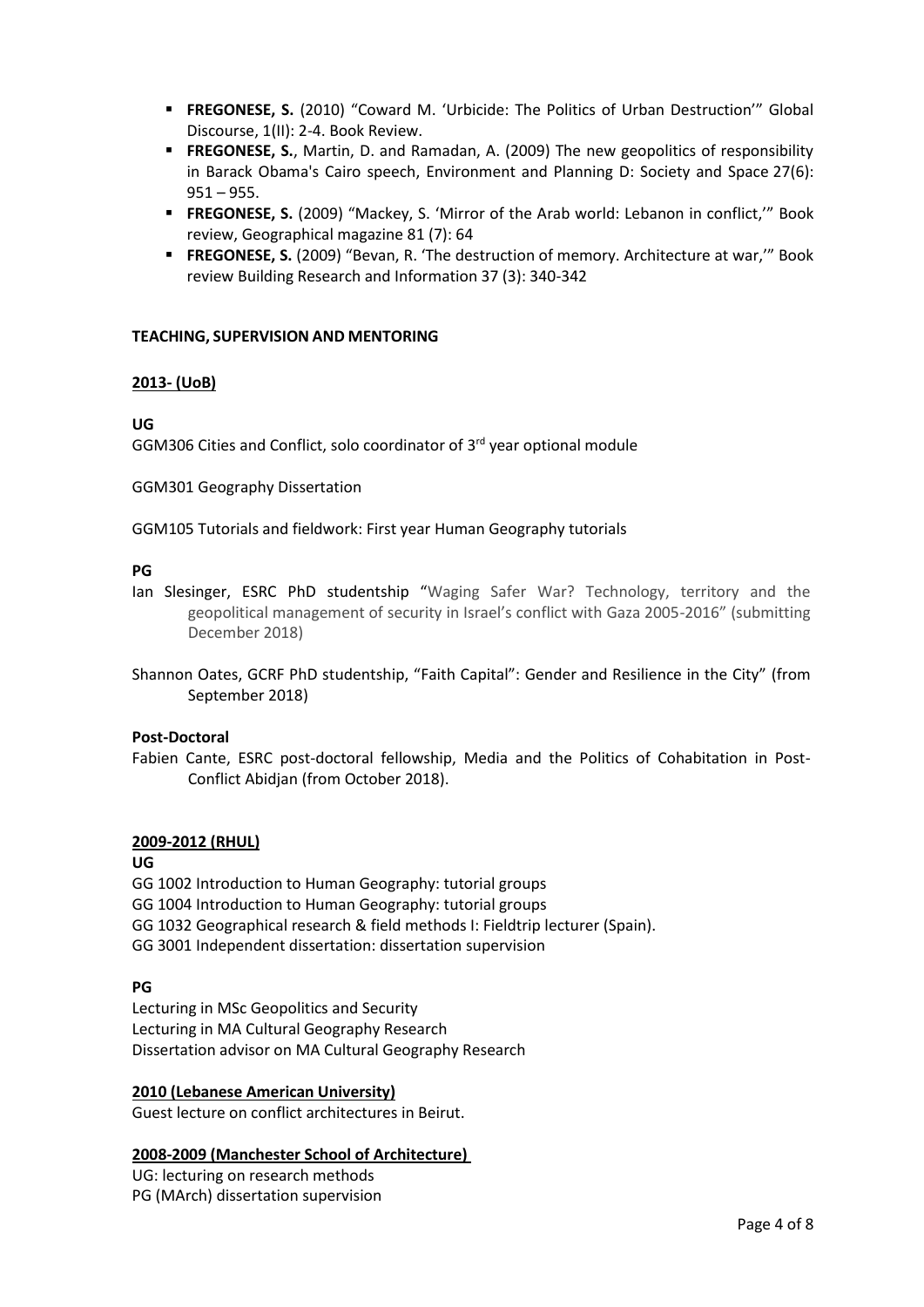## **2007 (Newcastle University)**

GEO2047 Political Geography: Teaching Assistant

#### **ADMINISTRATIVE DUTIES**

2019- Student careers and employability lead, GEES

2017- Equality & Diversity/Athena SWAN Co-Lead. Leading on E&D aspects of career progression, GEES

2016 Equality & Diversity/Athena SWAN Lead, GEES

Committee Membership: member of GEES' Executive Committee

#### **ACADEMIC ENGAGEMENT**

### **Conference and Workshop organisation**

- 2019 Frontiers of Humanities Symposium, **British Academy/Alexander von Humboldt Stiftung** Member of organising committee (for UK Geography).
- 2013 *Responding to Uprising. Between Resilience & Resistance.* **UoB IAS** workshop
- 2011 *City/State/Resistance. Spaces of protest in the Middle East & Mediterranean*. **RHUL**
- 2008 *Built environment. Mirror&mediator of radicalization*. **Univ of Manchester** (co-convened).

### **Invited workshop participation**

- 2018 War in the Global City. Inaugural workshop, **PAIS, University of Warwick**, 12 December
- 2018 New frontiers in Political Geography, **School of Geography and the Environment,** University of Oxford**, 25 September**
- 2018 *Affective atmospheres and urban conflict: a research agenda?* John Harvard Colloquium 'Topographies of Citizenship', **CRASSH, Cambridge University**
- 2017 Closed workshop, *Mediterranean Cities: Urban poetics, urban (geo)politics,* **The Netherlands Institute in Turkey, Consulate General of the Netherlands**, Istanbul
- 2016 *Welcome to Beirut? Discrepant cosmopolitanism and hostipitality.* ERC YouCitizen workshop, **Royal Geographical Society**.
- 2016 *Affective atmospheres of urban conflict: the case of Beirut's May 2008 clashes*. John Harvard Colloquium 'Topographies of Citizenship', **CRASSH, Cambridge University**
- 2013 *Hybrid sovereignties. Managing territoriality in Beirut during the 2008 clashes*. Urban land and conflict in the global south, Global Urban Research Centre **University of Manchester**.
- 2010 Project findings dissemination. *The built environment: mirror and mediator of radicalisation?*,ESRC & **Al Jazeera Centre for Studies**, Doha.
- 2010 *The contested city and the politics of novelty and destiny: Beirut 1975/2008.* "Jerusalem and other Contested Cities", **Conflict in Cities International Workshop, Jerusalem**.

#### **Conference sessions presentation and co-convening**

- 2018 Royal Geographical Society (RGS-IBG) Sessions on *Urban Geopolitics beyond Militarism* and *Material & affective terror landscapes*
- 2017 Nordic Geographers Meeting (NGM) Sessions on *Affective and emotional urban geopolitics* 2016 RGS-IBG Session on *Hotel geopolitics*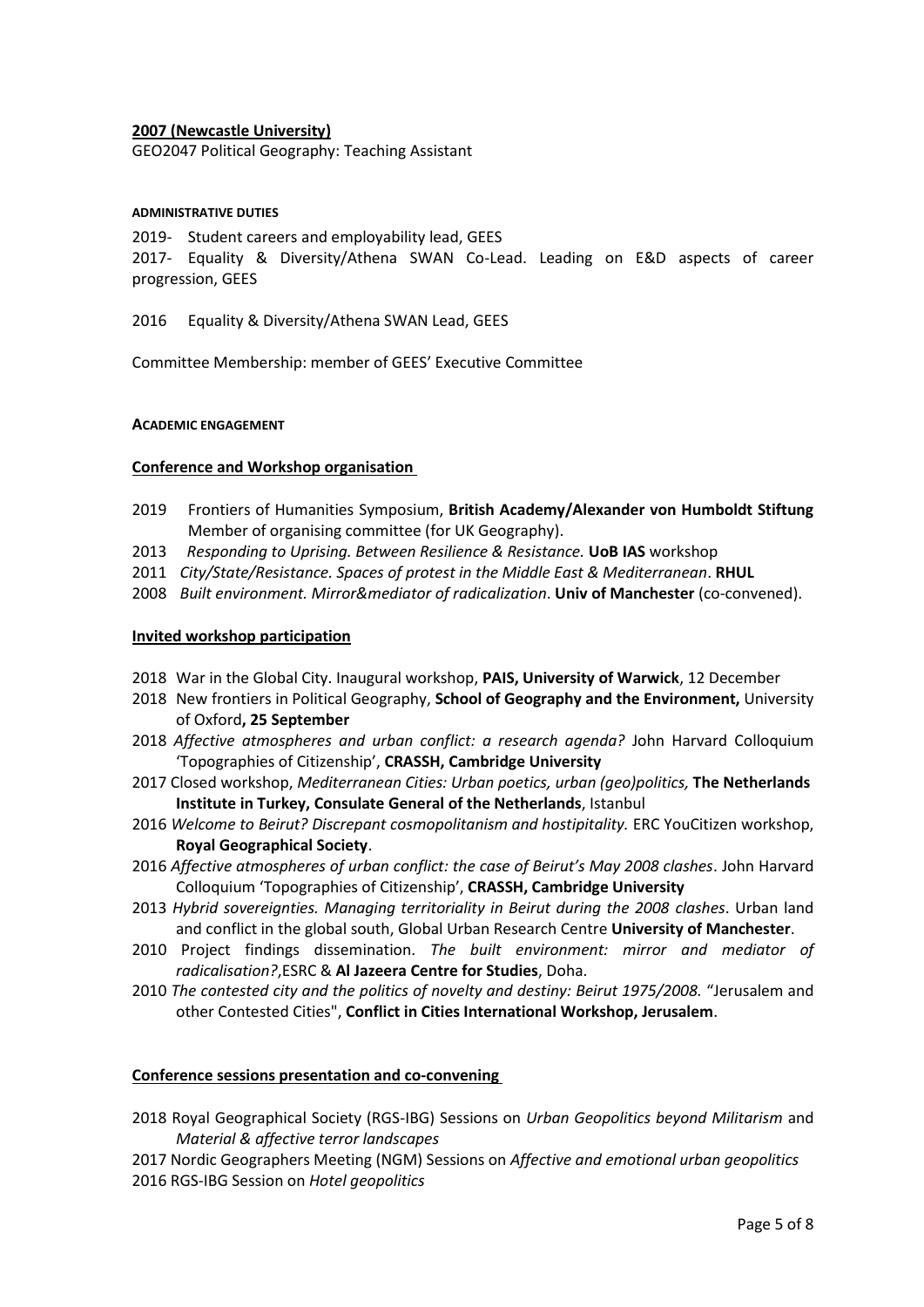2013 American Association of Geographers (AAG) Sessions on *Urban geographies of uprising*

#### **ESTEEM INDICATORS**

#### **Invited talks**

- 2018 *Lebanon's genealogy of sovereignty, 1958-2018*, guest lecture, Master of Science in Conflict and Development, Department of Conflict and Development Studies, **Ghent University** (Belgium)
- 2018 *Affective atmospheres and urban conflict: a research agenda?* John Harvard Colloquium 'Topographies of Citizenship', **CRASSH, Cambridge University**, 3 February
- 2017 Discussant, Urban Salon. *Urban Geopolitics*: *Rethinking planning in contested cities*. Routledge Book Launch. **UCL, London**, 20 November
- 2017 Closed workshop, *Mediterranean Cities: Urban poetics, urban (geo)politics.* **The Netherlands Institute in Turkey, Consulate General of the Netherlands**, Istanbul, 9-10 November.
- 2017 *fennia panel: challenges of publishing in the anglo-centered academy*, **nordic geographers meeting**, stockholm, 20 june
- 2017 *Discrepant cosmopolitanism and the urban geopolitics of hospitality and hostility in Beirut*. Technological natures & transformations, Hilary 2017 seminar series, School of Geography and the Environment, **University of Oxford**, 23 February
- 2016 *Cosmopolitanism, conflict and Beirut's hotels*. Guest Lecture, Department of Geography, **University of Zurich**. 16 November
- 2016 *Welcome to Beirut? Discrepant cosmopolitanism and hostipitality between 1967 and 1975 Temporalities and Spatialities of cosmopolitanism* YouCitizen project, **Royal Geographical Society**, London, 20 October.
- 2016 *Affective atmospheres of urban conflict: the case of Beirut's May 2008 clashes*. John Harvard Colloquium 'Topographies of Citizenship', **CRASSH, Cambridge University**, 4 February
- 2015 *An urban perspective on state fragility in Lebanon*. **CRASSH City seminars,** Cambridge University. 23 February
- 2013 *Cosmopolitanism and its opposite. Geopolitics of hospitality in Beirut's international hotels*. Human Geography Seminar, School of Geography, **University of Bristol**, 19 March.
- 2013 *Hybrid sovereignties. Managing territoriality in Beirut during the 2008 clashes*. Urban land and conflict in the global south workshop, Global Urban Research Centre **University of Manchester**.
- 2011 Destroying cosmopolis: Tales from Beirut's Battle of the Hotels. **London Group of Historical Geographers**, 1 February.
- 2010 *Hybrid Sovereignties and urban conflict. Division & Connection* in Contested Space Seminar, Durham Palestine Educational Trust (DPET), the **International Boundaries Research Unit (IBRU)** & the Urban Worlds and Politics-State-Space research clusters, 8 October.
- 2010 *The built environment: mirror and mediator of radicalisation? Presentation of findings.* Perspectives on Terrorism, Resistance and Radicalisation, Joint Workshop, ESRC with **Al Jazeera Centre for Studies**, Doha, Qatar, 26 September.
- 2010 *The Urbicide of Beirut: Political Violence, Geopolitical Discourse, and Built Environment during the Two Years' War (1975-76).* Fratricide and Fraternité: Understanding and Repairing Neighbourly Atrocity - Opening Conference, **School of Advanced Study** John E. Sawyer Seminar Series 2009-2010, London, 26 February.
- 2010 *The contested city and the politics of novelty and destiny: Beirut 1975/2008.* "Jerusalem and other Contested Cities", **Conflict in Cities International Workshop, Jerusalem**, January.
- 2009 *The urbicide of Beirut? Political violence and urban space during the two years war (1975- 1976).* **Orient Institut Beirut**, Lebanon, 3 February.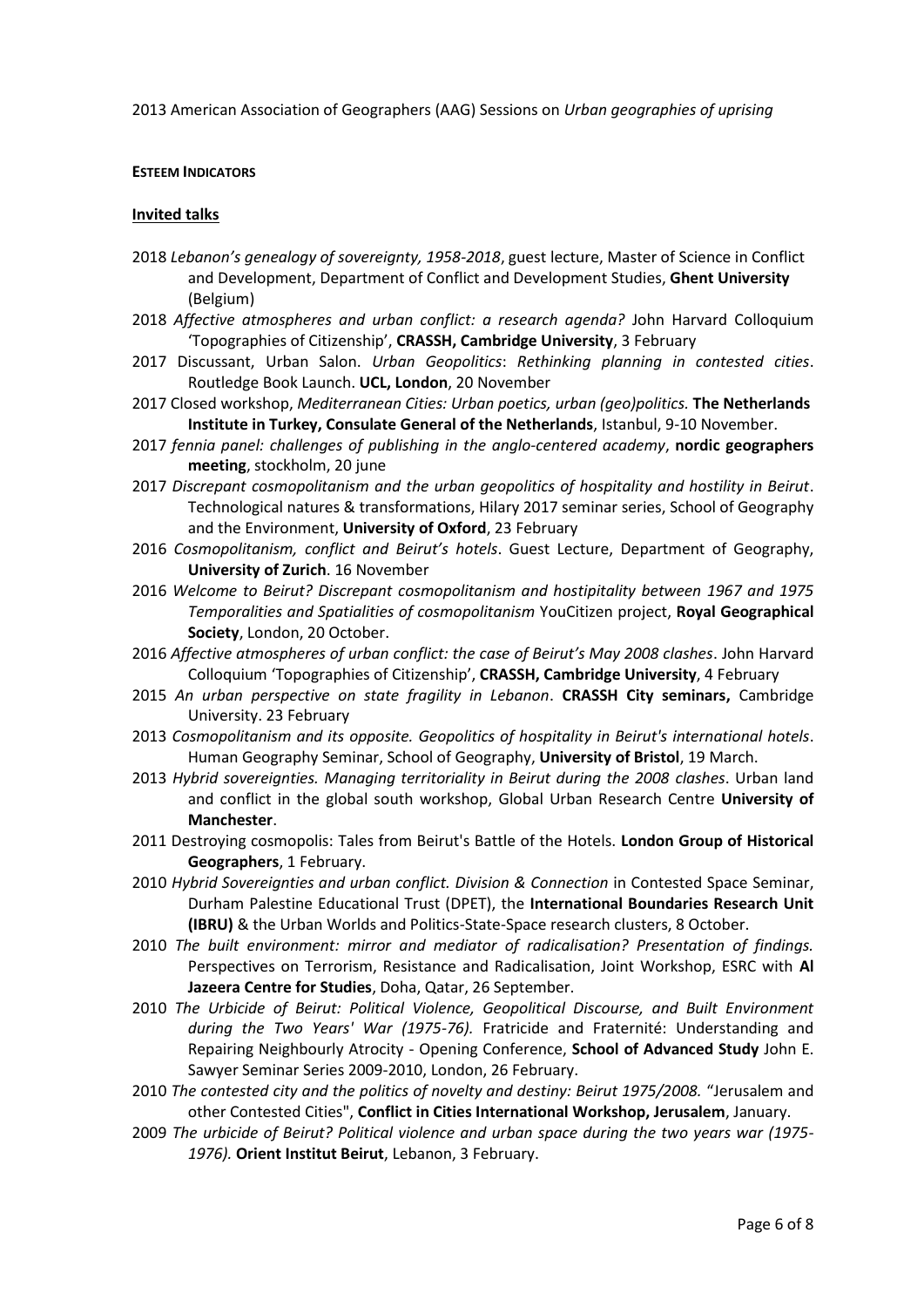# **Editorship of learned journals and book series**

- 2016 Member, Editorial Board, Fennia International Journal of Geography
- 2014 Member, editorial board, *Geopolitics* journal
- 2014 Editorial board, "Geopolitics, bodies, materials" series, Rowman&Littlefield International
- 2012 Economic and Social Research Council, Rapporteur

## **Academic peer review, consultancy & extra-academic collaborations**

- 2018 Expert interviewee, Al Jazeera, forthcoming documentary on hotels in warzones.
- 2015 Board member, Doctoral Programme, Geopolitics and Geoeconomics, Niccolò Cusano University, Rome, Italy
- 2015 Referee for Cambridge Junior Research Fellowship on the urban aspects of the refugee crisis
- 2015 DFID's consultancy on topic of support for Sunni non-state armed groups in Lebanon
- 2016: Advisory board, *Following the Wires: sensing socio-material practices of everyday electricity supply in post-conflict Greater Beirut,* AHRC/ESRC PaCCS AH/N00812X/1**.**
- 2015 Minority Rights Group International, expert comments on conflict and reconciliation issues.
- 2013 Artistic collaboration. "Glanades". Installation, chrome plated replica grenade and glass; laser-cut and engraved card; polyfoam. Royal Geographical Society. The installation merged the visual and material language of the luxury hotel with the instruments of urban war and the strategic value of elevation and location for urban militias.
- 2012 Economic and Social Research Council, Rapporteur

### **Membership & appointments**

| 2010, ongoing RGS Fellow |  |
|--------------------------|--|
|                          |  |

- 2016-2019 Chair, Political Geography Research Group (PolGRG), Royal Geographical Society
- 2013-2016 Conference officer, Political Geography Research Group (PolGRG), RGS
- 2015-2017 Chair, Geopolitics and the Carceral research group, GEES
- 2010 Seminar series convener, Politics and Environment Research Group, RHUL

## **RESEARCH FIELDWORK**

- 2019 **North-East Italy**, GEES pump-priming fund. An urban atlas of the Istrian-Dalmatian exodus in Italy (1943-54).
- 2017 **Beirut and Istanbul**, CBRL Pilot Study Award *How a sectarian territory was made: mapping the Dual Qaimaqamiyya of Mount Lebanon (1842-1860).* Exploratory archival research.
- 2016 **Paris and Brussels**, GEES pump-priming fund: *Violent emergencies and the urban geopolitics of affect. Exploring the emotional mechanisms of urban lockdown in Paris and Brussels.*  Exploratory semi-structured interviews, observation.
- 2012 **Beirut**, British Academy Small Grant: Views from the Holiday Inn:war, urban landscape, and memory in Beirut. Semi-structured interviews.
- 2011 **Beirut**, British Academy Small Grant: Views from the Holiday Inn: war, urban landscape, and memory in Beirut. Archive research, semi-structured interviews.
- 2010 **Beirut**, British Academy Post-Doctoral Fellowship: The urbicide of Beirut. Geographical perspectives on war and cities. Archive research, semi-structured interviews, walking interviews
- 2008-9 **Belfast, Berlin, Amsterdam, Beirut**. ESRC grant: The built environment: mirror and mediator of radicalization.Semi-structured interviews; participatory photography; participatory mapping.
- 2005-2006 **Beirut**. Newcastle University PhD Scholarship: City, war and geopolitics: political violence and built environment in Lebanon. Archive research; interviews with ex militia